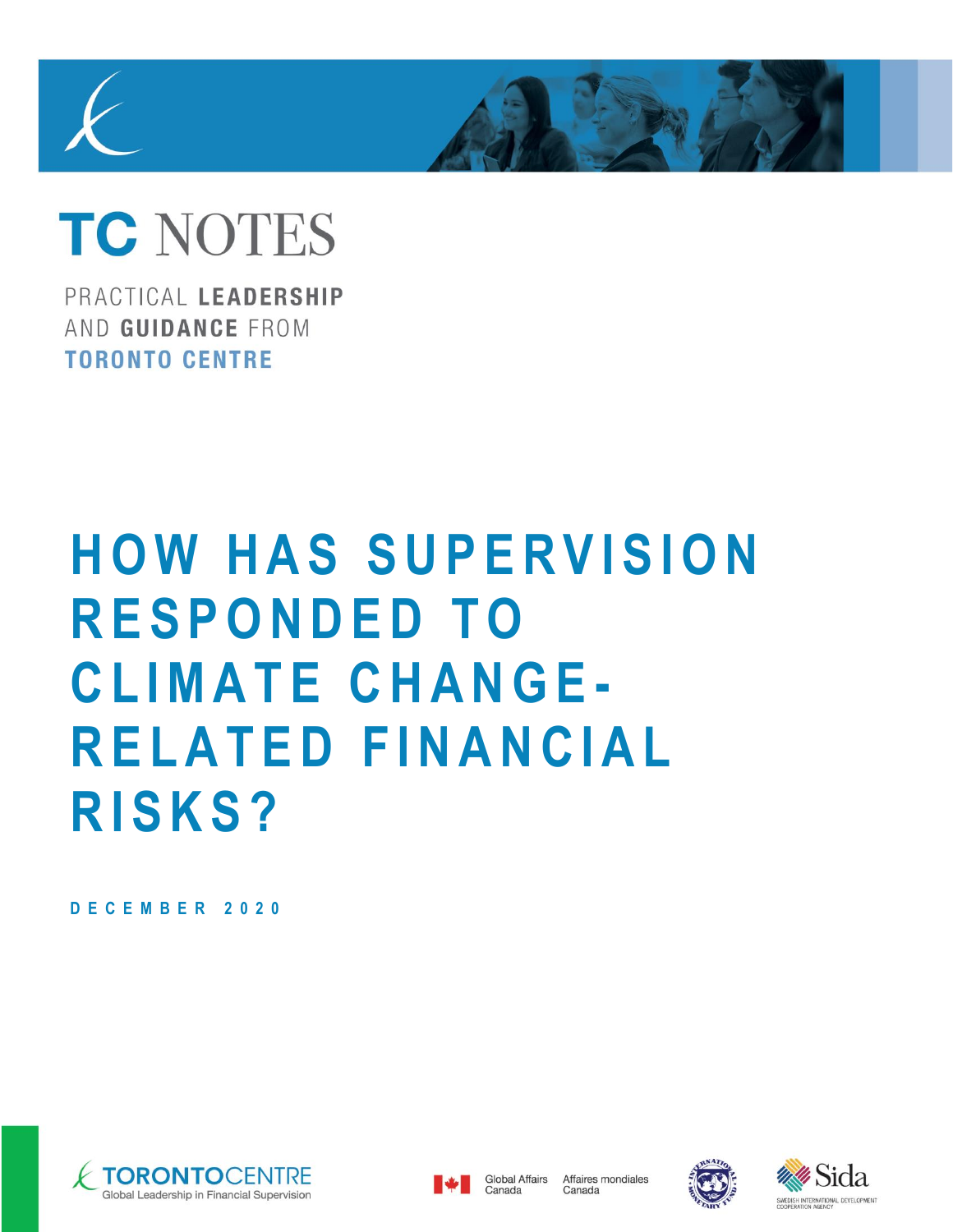## **HOW HAS SUPERVISION RESPONDED TO C L I M A T E C H A N G E - R E L A T E D F I N A N C I A L R I S K S ?**

# **TABLE OF CONTENTS**

| The recommendations from the Task Force for Climate-related Financial Disclosures   |  |
|-------------------------------------------------------------------------------------|--|
| Network of Central Banks and Supervisors for Greening the Financial System (NGFS) 4 |  |
|                                                                                     |  |
| The International Capital Market Association Green Bond Principles  4               |  |
|                                                                                     |  |
|                                                                                     |  |
|                                                                                     |  |
|                                                                                     |  |
|                                                                                     |  |
|                                                                                     |  |
|                                                                                     |  |
|                                                                                     |  |
|                                                                                     |  |
|                                                                                     |  |
|                                                                                     |  |
|                                                                                     |  |

Copyright © Toronto Centre. All rights reserved.

Toronto Centre permits you to download, print, and use the content of this TC Note provided that: (i) such usage is not for any commercial purpose; (ii) you do not modify the content of this material; and (iii) you clearly and directly cite the content as belonging to Toronto Centre.

Except as provided above, the contents of this TC Note may not be transmitted, transcribed, reproduced, stored or translated into any other form without the prior written permission of Toronto Centre.

The information in this TC Note has been summarized and should not be regarded as complete or accurate in every detail.

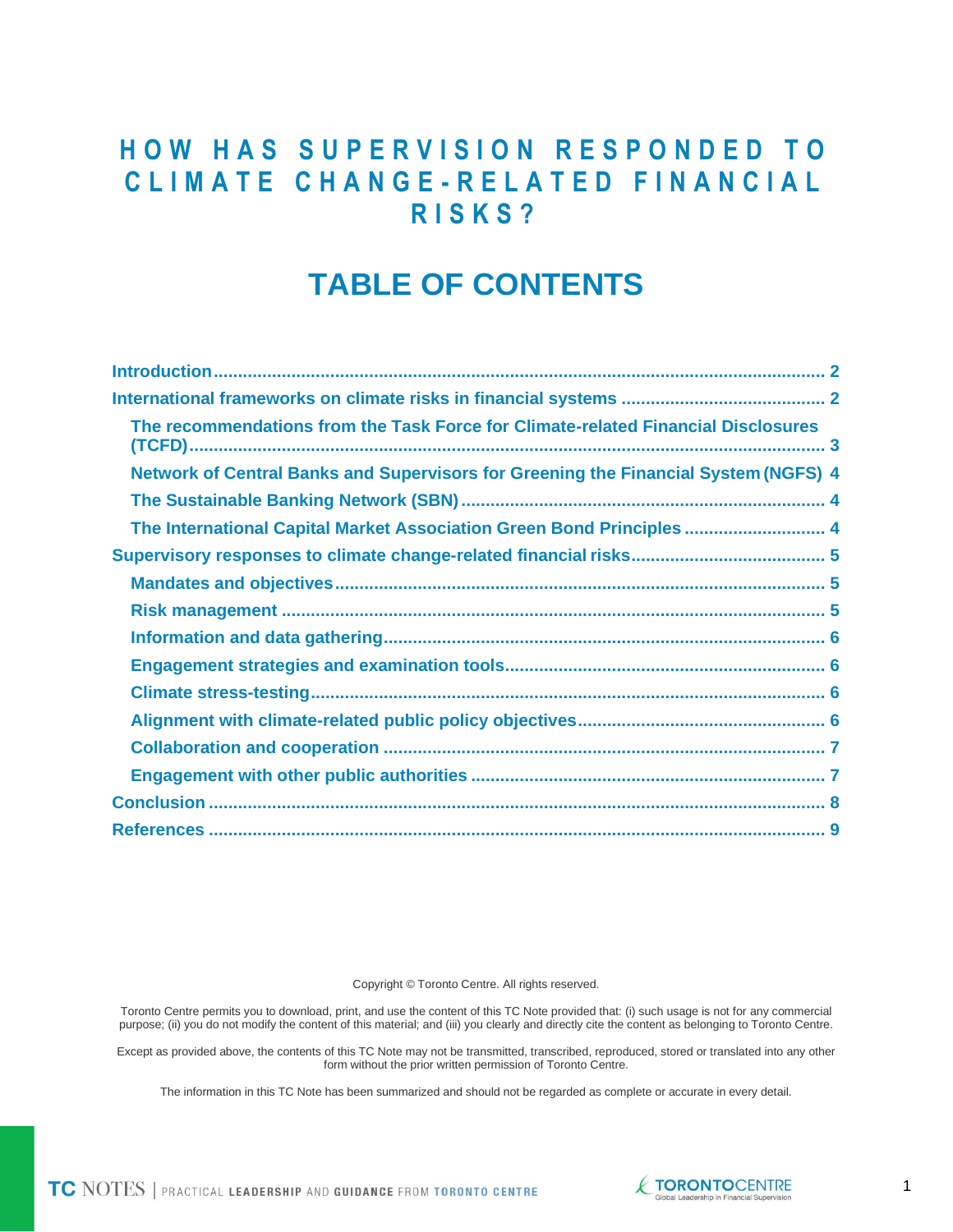# **H O W H A S S U P E R V I S I O N R E S P O N D E D T O C L I M A T E C H A N G E - R E L A T E D F I N A N C I A L R I S K S ?**

# <span id="page-2-0"></span>**Introduction<sup>1</sup>**

*"Climate change is a defining issue of our time and we find ourselves at a defining moment. From shifting weather patterns that threaten food production to rising sea levels that increase the risk of catastrophic flooding, the impacts of climate change are global in scope and unprecedented in scale."<sup>2</sup>*

Climate change-related financial risks refer to the set of potential risks that may result from climate change, which could potentially have an impact on the safety and soundness of individual financial institutions and have broader stability implications for the financial system and the wider economy. These risks are typically classified as physical or transition risks. The impacts of physical risks include the potential economic costs resulting from the increasing severity and frequency of extreme climate change-related events, as well as longer-term progressive shifts in the climate. Transition risks refer to the impacts of the process of adjusting to a low-carbon economy.<sup>3</sup>

Climate change-related financial risks have started to intensify at both the micro and macro levels over the last decade. At the micro level, they already pose a threat to the safety and soundness of banks and insurers. At the macro level, they pose a significant threat to the stability of the financial system. For example, during the last ten years, the global total annual economic costs from natural disasters have frequently exceeded the 30-year average of \$140 billion. Additionally, the number of extreme weather events has increased more than 300%.<sup>4</sup> The burden of climate-related claims is expected to increase by more than 100% by 2085 in the insurance sector, due to more frequent climate events and rising sea levels.

This Toronto Centre Note outlines some of the international initiatives focusing on climate change-related financial risks and sustainable financing, and highlights some of the specific areas on which national supervisory authorities should be focusing.

# <span id="page-2-1"></span>**International frameworks on climate risks in financial systems**

Climate change-related risk is a relatively new concept for the financial industry and its supervisors, and hence a consensus on its assessment and management is emerging only slowly. In recent years, there has been increasing recognition on the international level that climate change will also affect the financial system.



<sup>1</sup> This Note was prepared by Mercy Kisanya. It was the winning submission for a Toronto Centre essay competition.

<sup>2</sup> United Nations (2020).

<sup>&</sup>lt;sup>3</sup> Toronto Centre (2017 and 2019b) describe these risks in more detail.

<sup>4</sup> Feridun and Güngör (2020).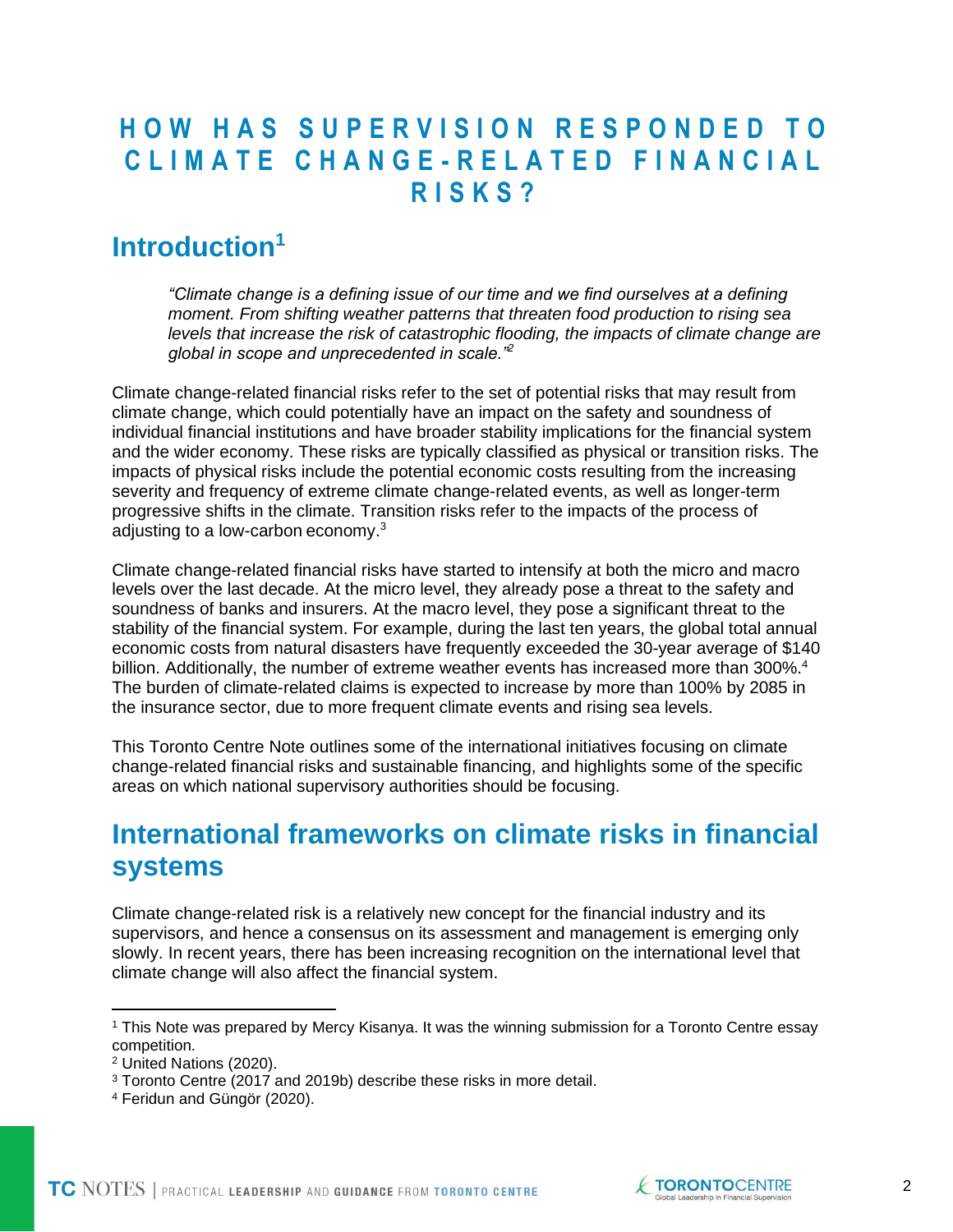With an increasing awareness of climate change and its impact on economic and financial activities, the importance of measures to identify, assess, and manage risks in financial systems related to climate change has come to the forefront.<sup>5</sup> The concern is shared by policy makers and financial supervisors<sup>6</sup> as they realize the necessity to consider the risks related to the physical and transition impacts of climate change in their societies. Several central banks, including the Bank of England, the Bundesbank, De Nederlandsche Bank, the Bank of France, and the People's Bank of China announced, as part of a new network on greening the financial system (NGFS), that they consider climate-related risks to be a threat to their respective financial systems, and thus intend to strengthen the management of these risks.<sup>7</sup>

This decision to introduce financial regulation to manage climate-related risks can be seen within the new focus on global financial stability, which followed the global financial crisis.<sup>8</sup> Additional financial regulation measures were introduced and the responsibility of institutions involved in financial systems was reorganized globally with the creation of macroprudential authorities. The result of this change was a stronger focus on systemic risks and stronger macroprudential regulations, which led central banks and other regulators to consider a wider range of risks, with potentially systemic consequences, such as climate-related ones, in their scope of activities and mandate. Some specific examples among the suggested measures are disclosure requirements on climate risk exposures, the introduction of climate-related stress testing, and the differentiation of reserve and capital requirements for assets highly vulnerable to climate-related risks.

#### <span id="page-3-0"></span>**The recommendations from the Task Force for Climaterelated Financial Disclosures (TCFD)**

The Financial Stability Board (FSB) announced in December 2015 that it was establishing an industry-led disclosure task force on climate-related financial risks.<sup>9</sup> The objective of the Task Force on Climate-related Financial Disclosures (TCFD) was to develop recommendations for the efficient and effective disclosure of climate-related risks by companies (including financial institutions) in providing information to lenders, insurers, investors, and other stakeholders.

The TCFD consulted on its recommendations for the disclosure of climate-related financial risks a year later, in December 2016, and published the final version of its recommendations in June 2017.<sup>10</sup> The recommendations focus on disclosures relating to governance, strategy, risk management, and metrics and targets information, covering both the physical and the transition risks arising from climate change. The recommendations were intended to promote a smooth transition toward lower-carbon economies by facilitating well-informed investment decision making.

The TCFD also published supplementary guidance for the financial sector with a specific focus on banks, insurance companies, asset managers, and asset owners. The objective was to foster an early assessment of climate-related risks and opportunities, to improve the pricing of climate-related risks, leading to more informed capital allocation decisions, and to facilitate

<sup>6</sup> G20 Green Finance Study Group (2016).



<sup>5</sup> Batten et al. (2016).

<sup>7</sup> NGFS (2018).

<sup>8</sup> Volz (2017).

<sup>9</sup> Financial Stability Board (2015).

<sup>10</sup> Financial Stability Board (2017).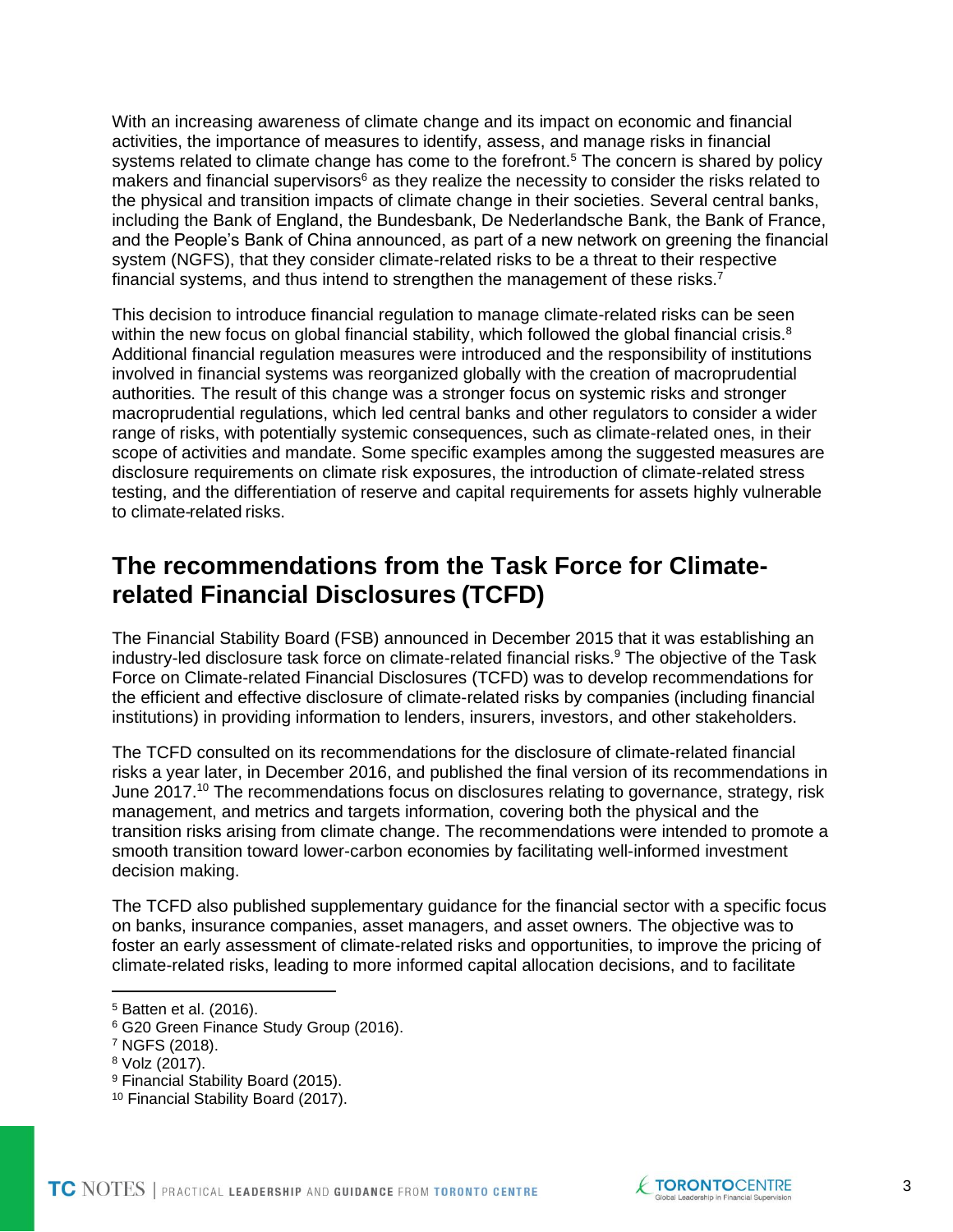assessments of the materiality of any risks posed by climate change to the financial sector, and the channels through which this is most likely to be transmitted.<sup>11</sup>

The TCFD published status reports in 2018, 2019, and 2020 that summarized the progress made in implementing its recommendations and included some examples of good practice.<sup>12</sup>

#### <span id="page-4-0"></span>**Network of Central Banks and Supervisors for Greening the Financial System (NGFS)**

The Network of Central Banks and Supervisors for Greening the Financial System (NGFS) was established in December 2017 to strengthen the global response required to meet the goals of the Paris Agreement, to enhance the role of the financial system to manage climaterelated financial risks, and to mobilize capital for green and low-carbon investments in the broader context of environmentally sustainable development.<sup>13</sup>

The main focus of the NGFS has been on the macroeconomic and financial stability impacts of climate change; helping prudential supervisors to integrate climate-related and environmental risks into prudential supervision; <sup>14</sup> and climate scenario analysis.

#### <span id="page-4-1"></span>**The Sustainable Banking Network (SBN)**

The Sustainable Banking Network (SBN) was launched in September 2012.<sup>15</sup> It is a network of financial regulators and banking associations from emerging markets committed to advancing sustainable finance in line with international good practice. It has developed guidelines and related initiatives to support the financial sector in adopting environmental and social risk management as well as green lending.<sup>16</sup>

The current work of the SBN is centred around two working groups: the Measurement Working Group, which conducts research and develops a commonly agreed upon framework for benchmarking member experiences in adopting national sustainable finance frameworks; and the Green Bond Working Group, which supports members in their efforts to develop green bond markets and facilitate an increased flow of international and domestic investment to achieve national sustainable development goals.

#### <span id="page-4-2"></span>**The International Capital Market Association's Green Bond Principles**

The International Capital Market Association's Green Bond Principles (GBP) are the most prominent international guidelines on green bonds.<sup>17</sup> Green bonds enable capital-raising and



<sup>&</sup>lt;sup>11</sup> This supplementary quidance is discussed in Toronto Centre (2017).

<sup>12</sup> Financial Stability Board (2018, 2019 and 2020).

<sup>13</sup> NGFS (2017).

<sup>14</sup> NGFS (2020).

<sup>15</sup> [https://www.ifc.org/wps/wcm/connect/topics\\_ext\\_content/ifc\\_external\\_corporate\\_site/sustainability-at](https://www.ifc.org/wps/wcm/connect/topics_ext_content/ifc_external_corporate_site/sustainability-at-ifc/company-resources/sustainable-finance/sbn)[ifc/company-resources/sustainable-finance/sbn](https://www.ifc.org/wps/wcm/connect/topics_ext_content/ifc_external_corporate_site/sustainability-at-ifc/company-resources/sustainable-finance/sbn)

<sup>16</sup> Other similar international banking sector initiatives are described in Toronto Centre (2019b).

<sup>17</sup> International Capital Market Association (2018).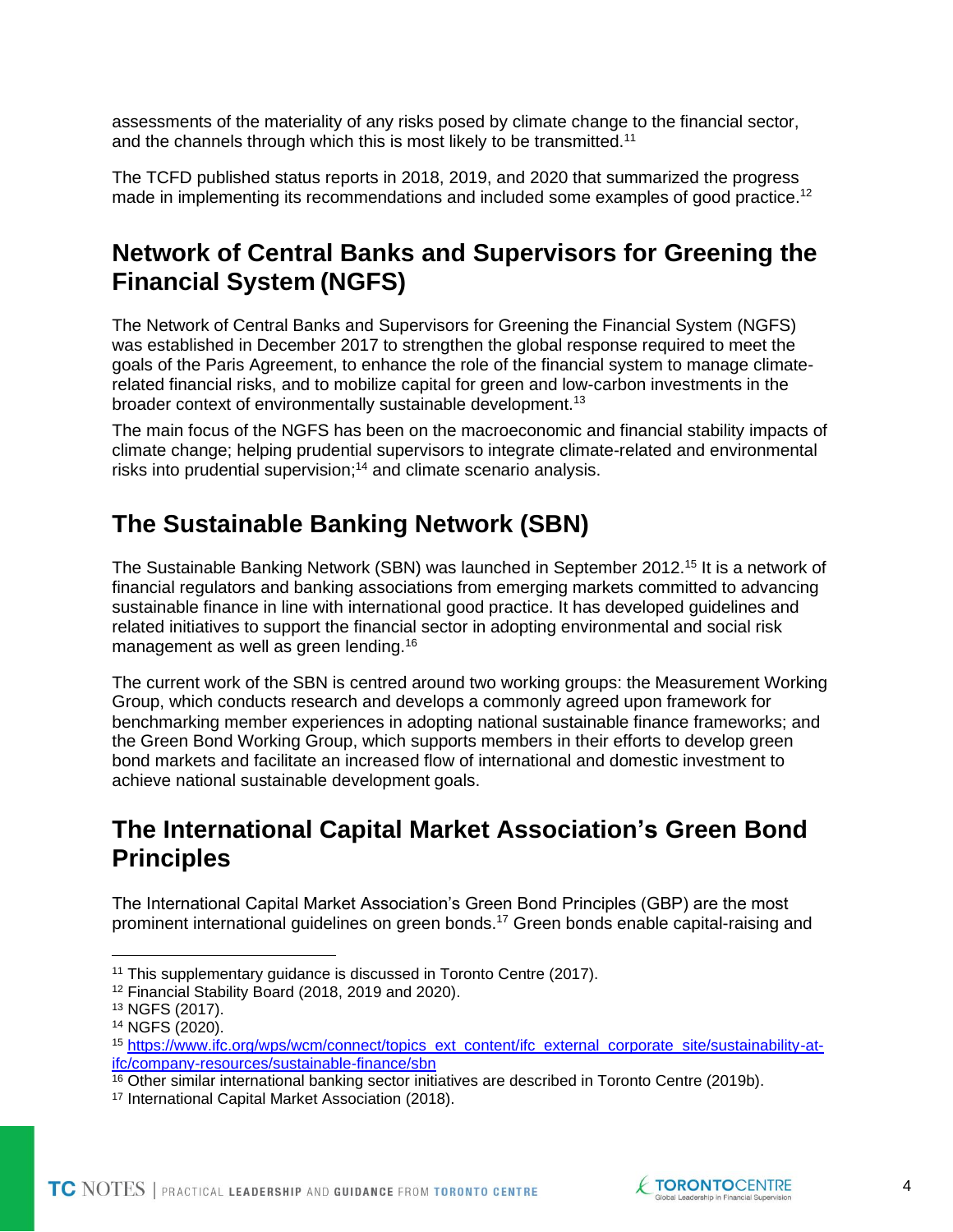investment for new and existing projects with environmental benefits.<sup>18</sup> The GBP, updated as of June 2018, are voluntary process guidelines that recommend transparency and disclosure, and promote integrity in the development of the green bond market by clarifying the approach for issuance of a green bond.

The GBP are anchored on transparency and full disclosure to all stakeholders to promote integrity in the issuance of green bonds. They provide issuers guidance on the key components involved in launching a credible green bond; they aid investors by ensuring availability of information necessary to evaluate the environmental impact of their green bond investments; and they assist underwriters by moving the market towards standard disclosures to facilitate transactions.

### <span id="page-5-0"></span>**Supervisory responses to climate change-related financial risks**

Supervisors are increasingly integrating climate change-related risks into their activities.

#### <span id="page-5-1"></span>**Mandates and objectives**

A growing number of supervisors now consider climate factors to be relevant to the core of their statutory obligations. The impetus for this action varies across jurisdictions and may include legislation, requests from government, the reconfiguration of institutional objectives, or independent action.

For example, De Nederlandsche Bank (DNB) has stated that "supervisory authorities and policymakers have an important role in identifying and mitigating climate-related risks. A timely, clear, and gradual transition is needed to limit transition risks to the financial sector…DNB intends to embed climate-related risks more firmly into the supervisory approach and will continue to develop and implement climate stress tests. Last but not least, DNB will continue to contribute to international exchange of knowledge about climate-related risks between supervisory authorities."<sup>19</sup>

#### <span id="page-5-2"></span>**Risk management**

Supervisors are paying increasing attention to the climate change-related financial risks facing financial institutions. For example, NGFS (2020) recommends that supervisors should:

- determine how climate-related and environmental risks transmit to the economies and financial sectors in their jurisdictions and identify how these risks are likely to be material for the supervised entities;
- identify the exposures of supervised entities that are vulnerable to climate-related and environmental risks and assess the potential losses should these risks materialize; and
- ensure adequate management of climate-related and environmental risks by financial institutions and take mitigating action where appropriate.



<sup>18</sup> See also Toronto Centre (2019a).

<sup>19</sup> De Nederlandsche Bank (2019).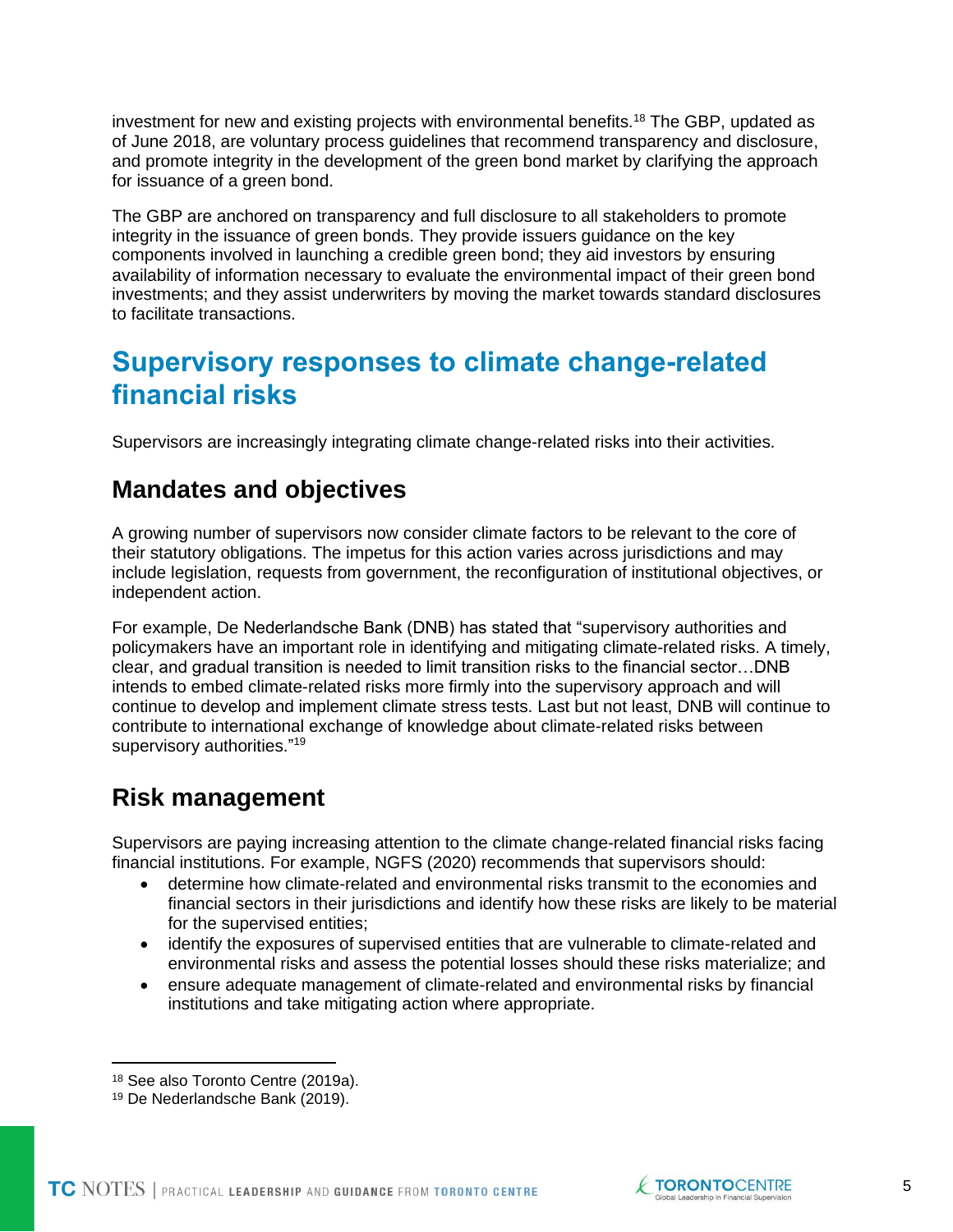#### <span id="page-6-0"></span>**Information and data gathering**

Sector-level information requests and data gathering activities present an important channel for supervisors to deepen their understanding of how climate factors may affect firms. Such efforts may include the provision or endorsement of voluntary disclosure efforts, surveys, or the implementation of new mandatory disclosure requirements. In Brazil, SUSEP has launched a survey process with regulated entities to obtain data and information about market practice on sustainability issues, with a focus on climate issues.

#### <span id="page-6-1"></span>**Engagement strategies and examination tools**

An important mechanism for supervisors to increase their understanding of how climate risks may affect the financial system is through the integration of climate-related issues in routine supervisory engagement and examination. In the US, the NAIC has integrated climate change factors into national-level supervisory standards through revisions to the Financial Condition Examiners Handbook.<sup>20</sup>

#### <span id="page-6-2"></span>**Climate stress-testing<sup>21</sup>**

Many supervisors are performing stress tests to assess the resilience of the financial sector to possible adverse developments. The inclusion of climate-related considerations in stress tests is still at an early stage: only 15% of respondents to Mazars' survey currently include climaterelated considerations in their routine stress tests of financial institutions. But this figure is set to soar, as nearly four-fifths  $(79%)$  say they intend to do so in the future.<sup>22</sup>

Speaking at the International Climate Risk Conference for Supervisors in April 2018, Bank of England Governor Mark Carney remarked, "on climate, remember, past is not prologue. In the depressing spirit of Bayesian updating that the current climate change trajectory demands, when considering scenarios for 2019, that we include weather-related events that are more severe and clustered."<sup>23</sup>

In the United Kingdom, prudential regulators have incorporated climate change scenarios into stress tests of insurance firms that cover both physical and transition risks.<sup>24</sup>

#### <span id="page-6-3"></span>**Alignment with climate-related public policy objectives**

Governments around the world are implementing a diverse array of measures to raise private capital for long-term investments necessary to achieve the sustainability transition. While such action is usually the remit of other authorities, supervisors can play an important role in gathering information to help evaluate these efforts, including with respect to current and projected financial flows to low-carbon investments.



<sup>20</sup> <https://www.ceres.org/resources/reports/assets-or-liabilities-fossil-fuel-investments-leading-us-insurers>

<sup>&</sup>lt;sup>21</sup> See also Toronto Centre (2020) for a more detailed discussion of climate stress testing.

<sup>22</sup> Mazars (2020).

<sup>23</sup> Carney (2018).

<sup>24</sup> Prudential Regulation Authority (2019a, 2019b, and Annex 2 of 2020).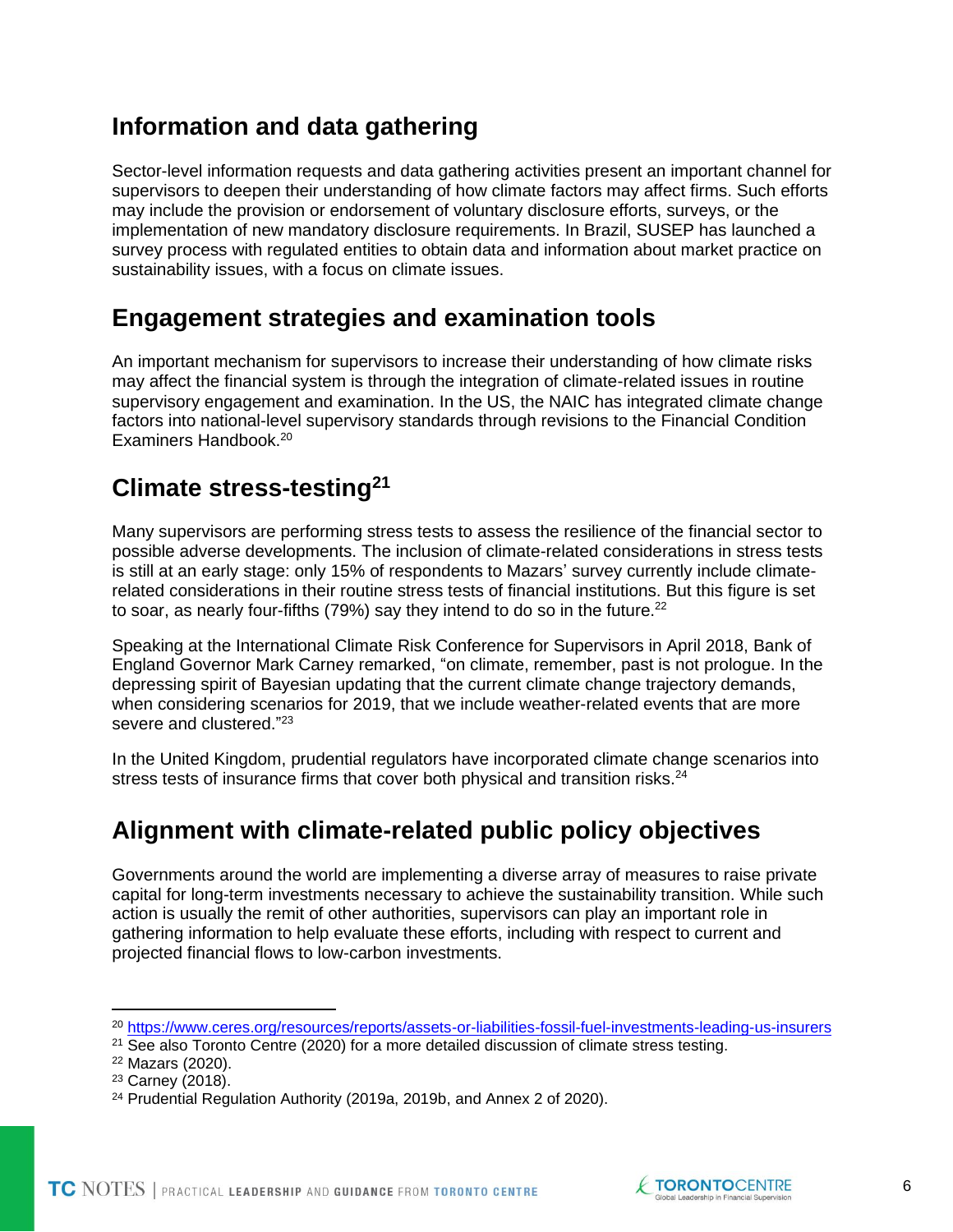The French government introduced Article 173 in the Energy Transition Law of 2015, a mandatory requirement on carbon disclosure for all listed companies and institutional investors with the goal to improve the transparency regarding the exposure of firms to climate transition risks.

In 2009, the African Development Bank (AFDB) developed its strategy of Climate Risk Management and Adaptation (CRMA).<sup>25</sup> This strategy calls for increased support for capacity building of African countries to tackle climate change risks. It also aims to ensure that all investments financed by the Bank are climate-proof, meaning that they are designed, installed, implemented, and managed to reduce the adverse effects of climate change to a minimal level, with the most cost-effective ratio as possible.

The green finance instrument was made possible in Kenya following publication of a Policy Guidance Note (PGN) on the issuance of green bonds and the approval of amendments to the Nairobi Security Exchange (NSE) Listing Rules by the Capital Markets Authority.<sup>26</sup> The PGN provides the procedures for the issuance and listing of green bonds at NSE, the appointment of an independent verifier, disclosure, and continuous reporting obligations. Furthermore, prior to the issuance of a green bond, the issuer must disclose the process for managing the net proceeds from the green bond to investors.<sup>27</sup>

In Nigeria, the Securities and Exchange Commission and Nigerian Stock Exchange have issued regulations on the issuance of green bonds.<sup>28</sup> These regulations are modelled after the Green Bond Principles, an international set of guidelines that promote the integrity of the green bonds market (see above).

#### <span id="page-7-0"></span>**Collaboration and cooperation**

Collaboration has already started between regulators and the private sector on climate change issues, such as understanding the financing gaps associated with climate goals through various initiatives. Taking collective responsibility for creating the new foundations of a sustainable financial industry will contribute to building healthier economies and a fairer world. In the Netherlands, DNB established a Platform on Sustainable Finance in 2016 with the aim to promote and encourage a dialogue on sustainable finance.

#### <span id="page-7-1"></span>**Engagement with other public authorities**

The Network for Greening the Financial System aims to exchange experiences and best practices and contribute to better management of environmental and climate risks in the financial sector, thus encouraging its contribution to the transition towards a sustainable economy.



<sup>&</sup>lt;sup>25</sup> African Development Bank (2019).

<sup>26</sup> International Capital Markets Association (2019).

<sup>&</sup>lt;sup>27</sup> The Kenyan Capital Markets Authority approved the issuance of the first green bond in Kenya in August 2019. See<https://www.standardmedia.co.ke/business/article/2001338262/cma-approves-> [kenya](https://www.standardmedia.co.ke/business/article/2001338262/cma-approves-kenya-s-first-green-bond)[s-first-green-bond#](https://www.standardmedia.co.ke/business/article/2001338262/cma-approves-kenya-s-first-green-bond)

<sup>&</sup>lt;sup>28</sup> Securities and Exchange Commission of Nigeria (2018).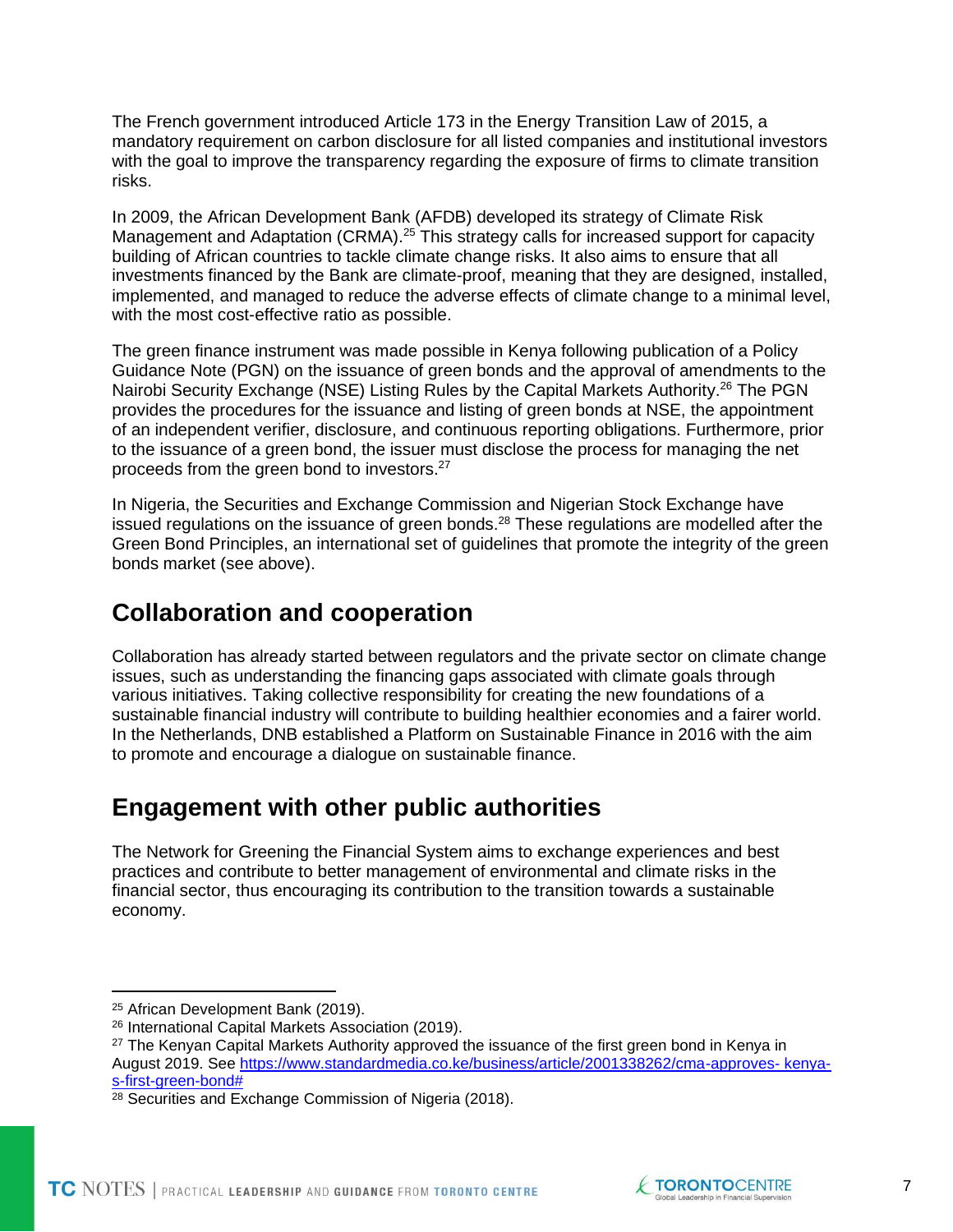# <span id="page-8-0"></span>**Conclusion**

Climate change is rapidly emerging as a threat to the stability of financial systems, affecting the health of financial institutions (banks, insurers, investors) through the performance of their lending and insuring activities, and through the valuation of the financial assets in their investment portfolios. The relationship between climate-related risks and financial stability calls financial supervisors to action, widening their mandate to include the assessment and management of the impacts of a changing climate on financial assets and capital markets.

There is an increasing consensus across the financial sector that the potential systemic impacts of climate change require a similarly systemic global response, exemplified by work at the international level by the G20 and the FSB. Many supervisors have recognized the importance of their role in addressing climate risks, in line with their mandates to ensure the safety and soundness of individual financial institutions and of the financial system. Moving forward, supervisors should seek to increase their understanding of climate change-related risks, and to develop their supervisory capabilities to be able to assess the risk management capabilities of financial institutions, the quality of disclosures, and financial stability.

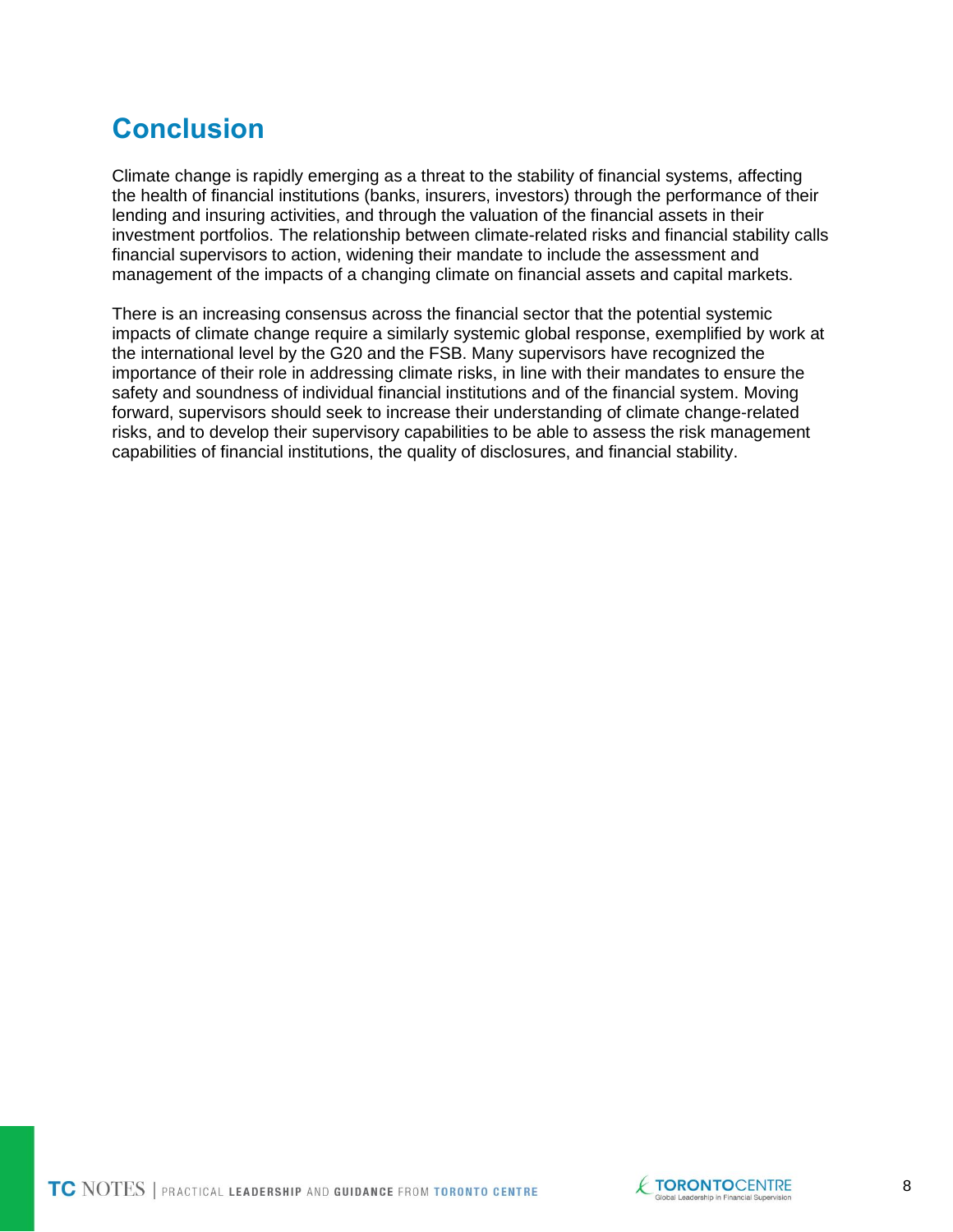# <span id="page-9-0"></span>**References**

African Development Bank*. Strategy of Climate Risk Management and Adaptation.* April 2009. [https://www.afdb.org/fileadmin/uploads/afdb/Documents/Policy-](https://www.afdb.org/fileadmin/uploads/afdb/Documents/Policy-Documents/Climate%20Risk%20Management%20and%20Adaptation%20Strategy%20_CRMA_%20%282%29.pdf)[Documents/Climate%20Risk%20Management%20and%20Adaptation%20Strategy%20\\_CRMA](https://www.afdb.org/fileadmin/uploads/afdb/Documents/Policy-Documents/Climate%20Risk%20Management%20and%20Adaptation%20Strategy%20_CRMA_%20%282%29.pdf) [\\_%20%282%29.pdf](https://www.afdb.org/fileadmin/uploads/afdb/Documents/Policy-Documents/Climate%20Risk%20Management%20and%20Adaptation%20Strategy%20_CRMA_%20%282%29.pdf)

Batten, Sandra, Rhiannon Sowerbutts, and Misa Tanaka. *Let's talk about the weather: the impact of climate change on central banks*. Bank of England Staff Working Paper. May 2016. [https://www.bankofengland.co.uk/-/media/boe/files/working-paper/2016/lets-talk-about-the](https://www.bankofengland.co.uk/-/media/boe/files/working-paper/2016/lets-talk-about-the-weather-the-impact-of-climate-change-on-central-banks.pdf)[weather-the-impact-of-climate-change-on-central-banks.pdf](https://www.bankofengland.co.uk/-/media/boe/files/working-paper/2016/lets-talk-about-the-weather-the-impact-of-climate-change-on-central-banks.pdf)

Carney, Mark. *A Transition in Thinking and Action*. April 2018. <https://www.bankofengland.co.uk/-/media/boe/files/speech/2018/a-> [transition-in-thinking-and](https://www.bankofengland.co.uk/-/media/boe/files/speech/2018/a-transition-in-thinking-and-action-speech-by-mark-carney.pdf)[action-speech-by-mark-carney.pdf](https://www.bankofengland.co.uk/-/media/boe/files/speech/2018/a-transition-in-thinking-and-action-speech-by-mark-carney.pdf)

Feridun, Mete and Hasan Güngör. *Climate-Related Prudential Risks in the Banking Sector: A Review of the Emerging Regulatory and Supervisory Practices.* 2020. Sustainability — Open Access Journal

<https://www.mdpi.com/2071->[1050/12/13/5325/pdf](https://www.mdpi.com/2071-1050/12/13/5325/pdf)

Financial Stability Board. *FSB to establish Task Force on Climate-related Financial Disclosures.* December 2015. <https://www.fsb.org/2015/12/fsb-to-establish-task-force-on-climate-related-financial-disclosures/>

Financial Stability Board. *Recommendations of the Task Force on Climate-related Financial Disclosures*. June 2017. <https://www.fsb.org/wp-content/uploads/P290617-5.pdf>

Financial Stability Board. *Task Force on Climate-related Financial Disclosures: Status Report*. September 2018. <https://www.fsb.org/wp-content/uploads/P260918.pdf>

Financial Stability Board. *Task Force on Climate-related Financial Disclosures: 2019 Status Report*. June 2019. <https://www.fsb.org/wp-content/uploads/P050619.pdf>

Financial Stability Board. *Task Force on Climate-related Financial Disclosures: 2019 Status Report*. October 2020. <https://www.fsb.org/wp-content/uploads/P291020-1.pdf>

G20 Green Finance Study Group. *G20 Green Finance Synthesis Report*. September 2016. [http://unepinquiry.org/wp-content/uploads/2016/09/Synthesis\\_Report\\_Full\\_EN.pdf](http://unepinquiry.org/wp-content/uploads/2016/09/Synthesis_Report_Full_EN.pdf)

International Capital Market Association*. Green Bond Principles*. June 2018. [https://www.icmagroup.org/assets/documents/Regulatory/Green-Bonds/Green-Bonds-](https://www.icmagroup.org/assets/documents/Regulatory/Green-Bonds/Green-Bonds-Principles-June-2018-270520.pdf)[Principles-June-2018-270520.pdf](https://www.icmagroup.org/assets/documents/Regulatory/Green-Bonds/Green-Bonds-Principles-June-2018-270520.pdf)

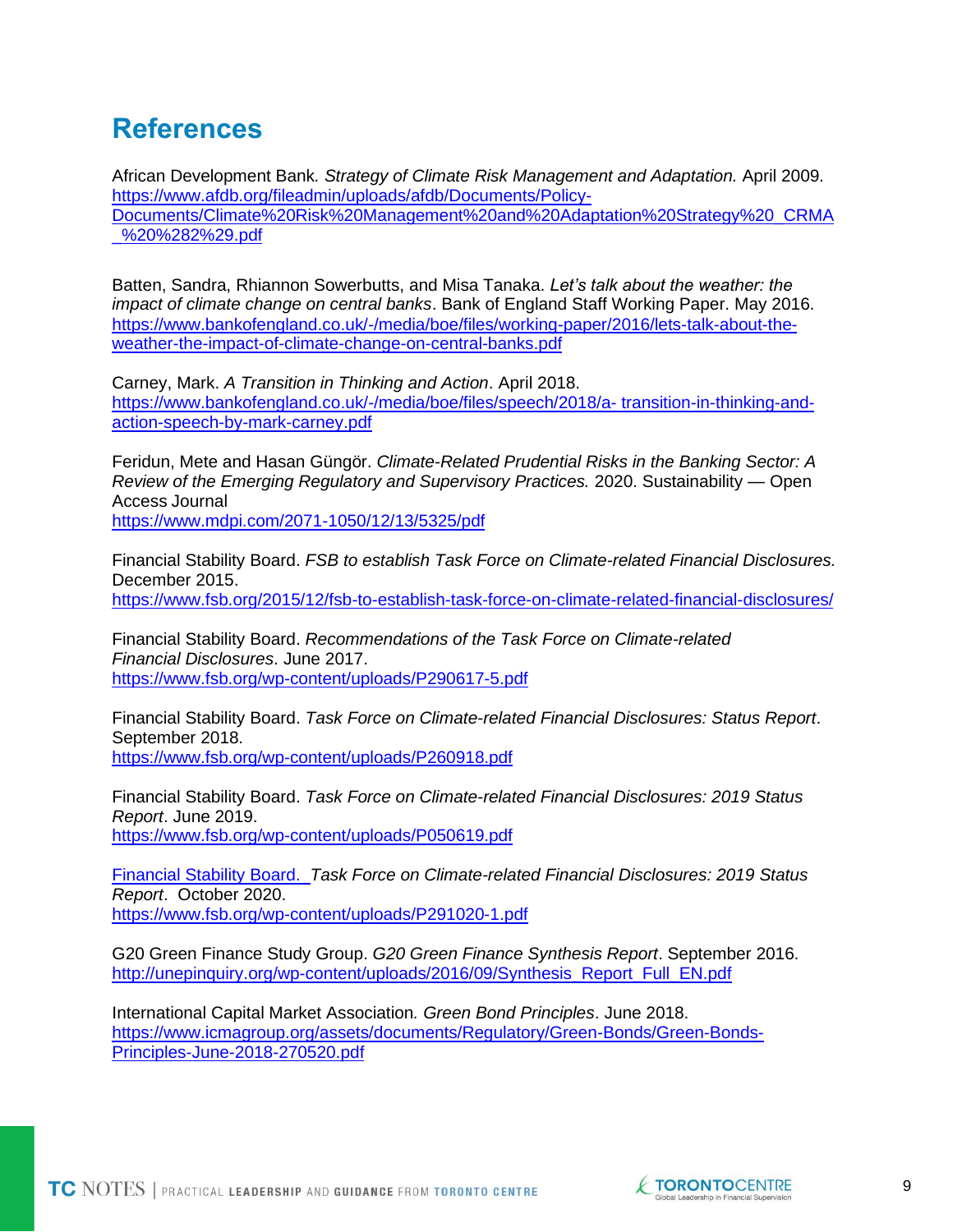International Capital Market Association. *Kenya Policy Guidance Note for Green Bonds*. January 2019.

[https://www.icmagroup.org/assets/documents/Regulatory/Green-Bonds/Kenya-Policy-](https://www.icmagroup.org/assets/documents/Regulatory/Green-Bonds/Kenya-Policy-Guidance-Note-for-Green-Bonds-260219.pdf)[Guidance-Note-for-Green-Bonds-260219.pdf](https://www.icmagroup.org/assets/documents/Regulatory/Green-Bonds/Kenya-Policy-Guidance-Note-for-Green-Bonds-260219.pdf)

Mazars. *Tackling Climate Change: The Role of Banking Regulation and Supervision.* February 2020.

[https://www.mazars.com.ng/Home/News/Latest-News/Tackling-climate-change-Mazars-](https://www.mazars.com.ng/Home/News/Latest-News/Tackling-climate-change-Mazars-OMFIF-Report)[OMFIF-Report](https://www.mazars.com.ng/Home/News/Latest-News/Tackling-climate-change-Mazars-OMFIF-Report)

De Nederlandsche Bank. *Waterproof? An exploration of climate-related risks for the Dutch financial sector.* May 2019. [https://www.dnb.nl/en/binaries/Waterproof\\_tcm47-363851.pdf](https://www.dnb.nl/en/binaries/Waterproof_tcm47-363851.pdf)

Network of Central Banks and Supervisors for Greening the Financial System. *Joint statement by the Founding Members of the Central Banks and Supervisors Network for Greening the Financial System.* December 2017.

[https://www.banque-france.fr/sites/default/files/medias/documents/joint\\_statement\\_](https://www.banque-france.fr/sites/default/files/medias/documents/joint_statement_-_greening_the_financial_system_-_final.pdf) greening\_the\_financial\_system\_-\_final.pdf

Network of Central Banks and Supervisors for Greening the Financial System. *First Progress Report.* October 2018*.* [https://www.dnb.nl/binaries/Brochure%20NGFS\\_tcm46-379509.pdf](https://www.dnb.nl/binaries/Brochure%20NGFS_tcm46-379509.pdf)

Network of Central Banks and Supervisors for Greening the Financial System (NGFS). *Guide for Supervisors: Integrating Climate-Related and Environmental Risks into Prudential Supervision*. May 2020.

[https://www.ngfs.net/sites/default/files/medias/documents/ngfs\\_guide\\_for\\_supervisors.pd f](https://www.ngfs.net/sites/default/files/medias/documents/ngfs_guide_for_supervisors.pdf)

Prudential Regulation Authority. *General Insurance Stress Test 2019*. June 2019a. [https://www.bankofengland.co.uk/-/media/boe/files/prudential-regulation/letter/2019/general](https://www.bankofengland.co.uk/-/media/boe/files/prudential-regulation/letter/2019/general-insurance-stress-test-2019-scenario-specification-guidelines-and-instructions.pdf)[insurance-stress-test-2019-scenario-specification-guidelines-and-instructions.pdf](https://www.bankofengland.co.uk/-/media/boe/files/prudential-regulation/letter/2019/general-insurance-stress-test-2019-scenario-specification-guidelines-and-instructions.pdf)

Prudential Regulation Authority. *Life Insurance Stress Test 2019*. June 2019b. [https://www.bankofengland.co.uk/-/media/boe/files/prudential-regulation/letter/2019/life](https://www.bankofengland.co.uk/-/media/boe/files/prudential-regulation/letter/2019/life-insurance-stress-test-2019-scenario-specification-guidelines-and-instructions.pdf)[insurance-stress-test-2019-scenario-specification-guidelines-and-instructions.pdf](https://www.bankofengland.co.uk/-/media/boe/files/prudential-regulation/letter/2019/life-insurance-stress-test-2019-scenario-specification-guidelines-and-instructions.pdf)

Prudential Regulation Authority. *Insurance Stress Test 2019: Feedback for general and life insurers.* June 2020.

[https://www.bankofengland.co.uk/-/media/boe/files/prudential-regulation/letter/2020/insurance](https://www.bankofengland.co.uk/-/media/boe/files/prudential-regulation/letter/2020/insurance-stress-test-2019-feedback.pdf)[stress-test-2019-feedback.pdf](https://www.bankofengland.co.uk/-/media/boe/files/prudential-regulation/letter/2020/insurance-stress-test-2019-feedback.pdf)

Securities and Exchange Commission of Nigeria. *New Rule and Sundry Amendments to the Rules and Regulations of the Commission*. October 2018. [https://sec.gov.ng/new-rule-and-sundry-amendments-to-the-rules-and-regulations-of-the](https://sec.gov.ng/new-rule-and-sundry-amendments-to-the-rules-and-regulations-of-the-commission/)[commission/](https://sec.gov.ng/new-rule-and-sundry-amendments-to-the-rules-and-regulations-of-the-commission/)

Toronto Centre. *Climate change.* July 2017. <https://res.torontocentre.org/guidedocs/Climate%20Change%20FINAL.pdf>